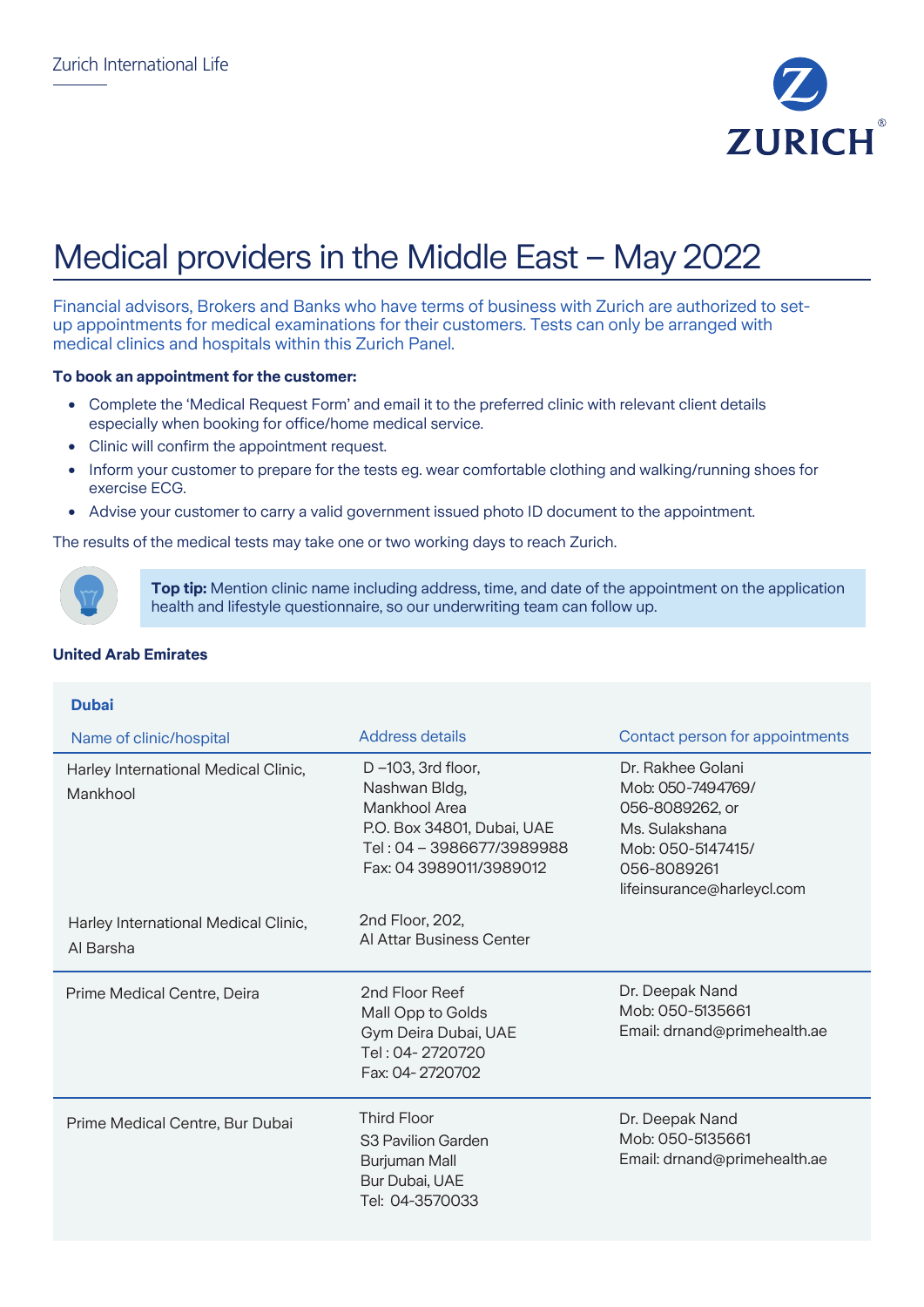| Prime Medical Centre, Al<br>Qusais (No TMT) | Ground floor<br>Al Qusais Plaza<br>Damascus Street<br>P O Box 7162, Dubai<br>Tel: 04-7070999<br>Fax: 04-238 1232                        | Dr. Deepak Nand<br>Mob: 050-5135661<br>Email: drnand@primehealth.ae |
|---------------------------------------------|-----------------------------------------------------------------------------------------------------------------------------------------|---------------------------------------------------------------------|
| Prime Medical Centre, Jumeirah              | Al Ferdous Building,<br>Al Wasl Road,<br>Jumeirah, Dubai<br>Tel: 04-7070999<br>Fax: 04-272 1549                                         | Dr. Deepak Nand<br>Mob: 050-5135661<br>Email: drnand@primehealth.ae |
| Prime Corp - Shk Zyed Road                  | Ibri House, Nr Nissan<br>Showroom Sheikh Zayed Road<br>B/w 2nd & 3rd Interchange<br>Dubai, UAE<br>Tel: 04-3389389<br>Fax: 04-3389339    | Dr. Deepak Nand<br>Mob: 050-5135661<br>Email: drnand@primehealth.ae |
| Prime Medical Centre, Motor City            | 1st Floor above Carrefour<br>First Avenue Mall & Hotel,<br>West Arcade, Motor City,<br>Dubai, UAE<br>Tel: 04-7070999<br>Fax: 04-2720702 | Dr. Deepak Nand<br>Mob: 050-5135661<br>Email: drnand@primehealth.ae |
| Prime Medical Center, The Greens            | Onyx Tower 1,<br>The Greens, Barsha Heights,<br>Sheikh Zayed Road<br>Tel: 8004272<br>Fax: 04-3487150                                    | Dr. Deepak Nand<br>Mob: 050-5135661<br>Email: drnand@primehealth.ae |
| Prime Medical Center, Mirdiff               | Arabian Center,<br>Khawaneej Road, Mirdiff,<br>Dubai, UAE<br>Tel: 04-3494545<br>Fax: 04-3494546                                         | Dr. Deepak Nand<br>Mob: 050-5135661<br>Email: drnand@primehealth.ae |
| Health Bay Polyclinic, Al Wasl Road         | Verve Villas #1-5,<br>Al Wasl Road<br>PO Box 118012<br>Dubai, UAE<br>Tel: 8004272<br>Fax: 04-3487150                                    | Email:<br>medicalsecretary@healthbayclinic.<br>com                  |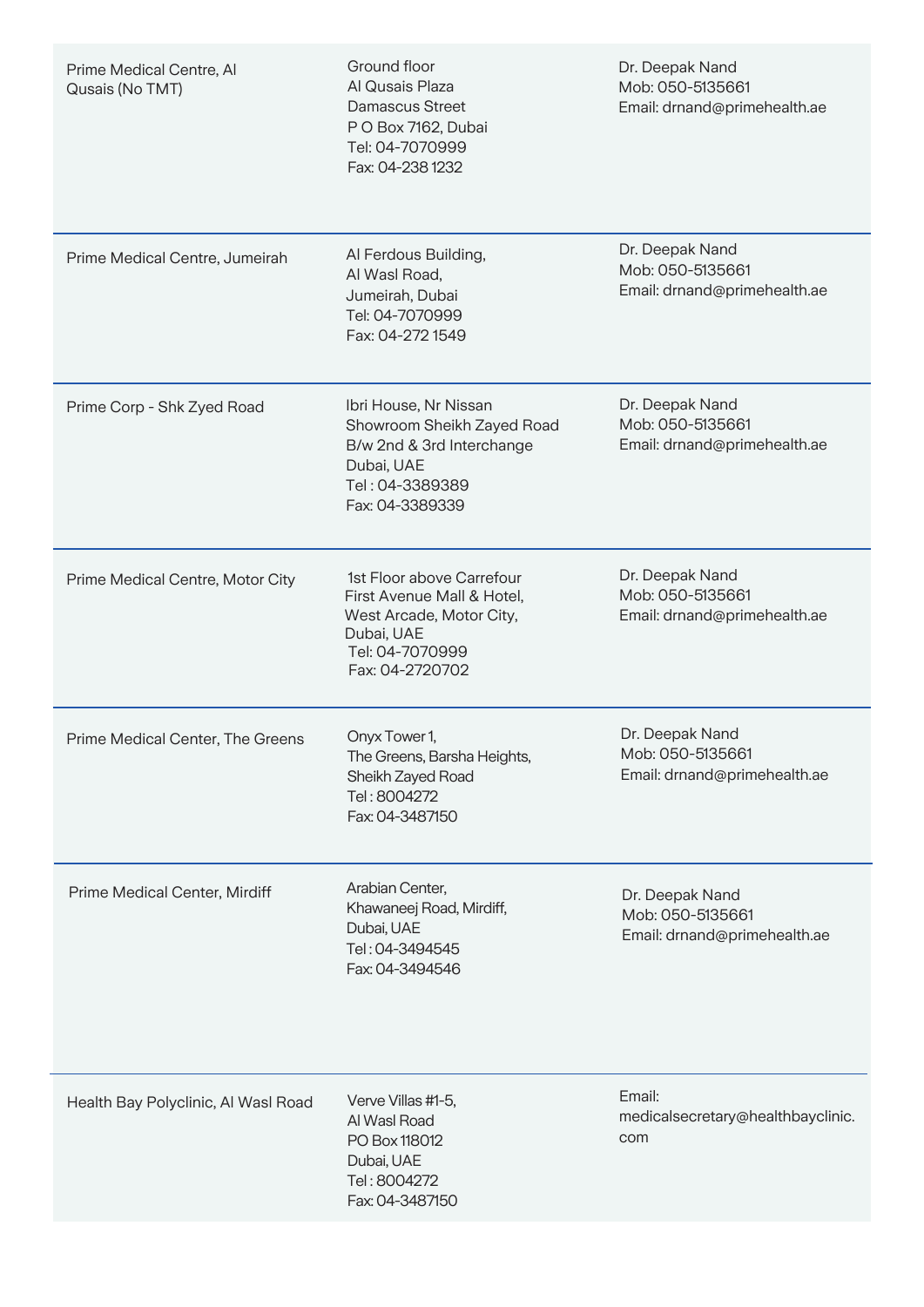| <b>Abu Dhabi</b>                                                                                 |                                                                                                                                              |                                                                                                                                       |
|--------------------------------------------------------------------------------------------------|----------------------------------------------------------------------------------------------------------------------------------------------|---------------------------------------------------------------------------------------------------------------------------------------|
| Name of clinic/hospital                                                                          | Address details                                                                                                                              | Contact person for appointments                                                                                                       |
| Advanced Cure Diagnostic Center                                                                  | 30th Street Al Khaleej Al<br>Arabi Near Al Rawafed<br>School and Bateen Mall<br>Bateen Area, Abu Dhabi<br>Tel: 02 6675050<br>Fax: 02 6676090 | Godfrey Miyanda<br>Mob 056-8017873<br>Email: gmiyanda@cure.ae<br>Hadeel Al Hamed / Hiba Alami<br>halhamed@cure.ae /<br>halami@cure.ae |
| <b>Harley Street Medical Centre</b>                                                              | Villa No. A20 to A22,<br>Marina Ring Road,<br>Abu Dhabi, UAE                                                                                 | <b>Contact details: Patient Relations</b><br>Tel: +971 2 6133999<br>Email: corporate@hsmc.ae                                          |
| *Manzil Healthcare Services<br>(Office/Home Medical Services)<br>*Also covers Al Ain city limits | Office 24, Max Home Business<br>Center, Al Muhairy Centre,<br>Khalidiya District                                                             | Tel: 800 MANZIL (626945)<br>Email: info@manzilhealth.ae                                                                               |

# **Al Ain**

| Name of clinic/hospital           | <b>Address details</b>                                                                              | Contact person for appointments                                                       |
|-----------------------------------|-----------------------------------------------------------------------------------------------------|---------------------------------------------------------------------------------------|
| Specialised Medical Care Hospital | P.O. Box 1580<br>Al Jahili, Near Private Dept.<br>Al Ain, UAE<br>Tel: 03 7552291<br>Fax: 03 7545500 | Mr. Shoukath Ali<br>Tel: 050-5735587<br>Email: ins@smchosp.com<br>shoukat@smchosp.com |

| <b>Sharjah</b>              |                                                                                                                                            |                                                                     |
|-----------------------------|--------------------------------------------------------------------------------------------------------------------------------------------|---------------------------------------------------------------------|
| Name of clinic/hospital     | Address details                                                                                                                            | Contact person for appointments                                     |
| <b>Prime Medical Centre</b> | Immigration Road King<br>Abdullah Aziz Street<br>Next to Mashreg Bank<br>Ground Floor<br>Sharjah, UAE<br>Tel: 06-5752200<br>Fax:06-5752020 | Dr. Deepak Nand<br>Mob: 050-5135661<br>Email: drnand@primehealth.ae |

| <b>Ajman</b>                |                                                                                    |                                                                     |
|-----------------------------|------------------------------------------------------------------------------------|---------------------------------------------------------------------|
| Name of clinic/hospital     | Address details                                                                    | Contact person for appointments                                     |
| <b>Prime Medical Centre</b> | Ground Floor<br><b>Grand Mall</b><br>Sheikh Khalifa Bin Zayed Street<br>Ajman, UAE | Dr. Deepak Nand<br>Mob: 050-5135661<br>Email: drnand@primehealth.ae |